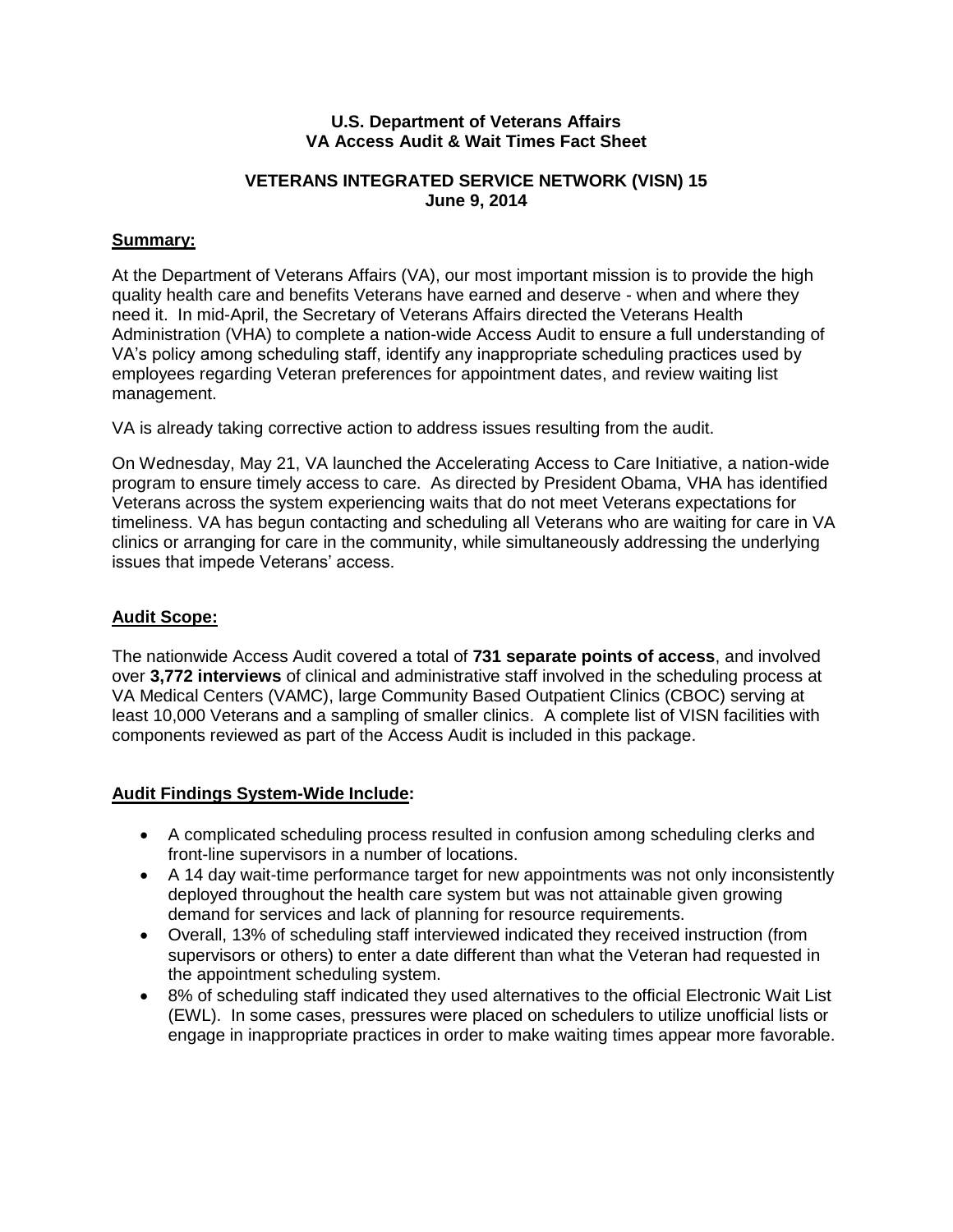Such practices are widespread enough to require VA to re-examine its entire Performance Management system and, in particular, whether current measures and targets for access are realistic or sufficient.

# **Audit Findings: Further Review**

As a result of these audits, some locations were flagged for further review and investigation. Any instance of suspected willful misconduct is being reported promptly to the VA Office of Inspector General (OIG). Where the OIG chooses not to immediately investigate, VHA leadership will launch either a fact finding or formal administrative investigation. Where misconduct is confirmed, appropriate personnel actions will promptly be pursued. As a result of the initial audit findings, there are 4 locations in VISN 15 that require further review:

| <b>VISN</b> | <b>Facility Name</b>  |
|-------------|-----------------------|
| 15          | Wichita, KS           |
| 15          | Leavenworth, KS       |
| 15          | Marion, IL            |
| 15          | West Plains, Missouri |

#### **Audit Findings: Immediate Actions:**

While VHA must assess and learn from the Access Audit, we are immediately redoubling our efforts to quickly address delays in Veterans' health care. VHA is identifying where Veterans are waiting for care and ensuring that timely, quality care is made available as quickly as possible. Among the immediate actions VA is taking:

- VA has accelerated care for Veterans currently waiting for health care services. **VHA is in the process of contacting in excess of 90,000 Veterans during the first phase of VA's "Accelerating Access to Care Initiative"**
	- o VHA will provide Veterans who do not currently have an appointment, or are waiting for additional care or services longer than 30 days the option to be rescheduled sooner if VA capacity exists, keep their scheduled appointment, or be referred to non-VA providers in the community
- VA has suspended all VHA Senior Executive Performance Awards for FY14
- VHA will remove 14-day performance goal from employee performance plans
- VHA will revise, enhance and deploy Scheduling Training
- VHA will implement a site inspection process

# **Audit Findings: Long Term and Other Actions**:

VHA is committed to a renewed and aggressive preparation, teaching, training and coaching of our employees. Throughout the immediate and long term, we will emphasize accountability, and ensure managers and staff engaging in inappropriate practices are held accountable.

VHA will overhaul the scheduling and access management directive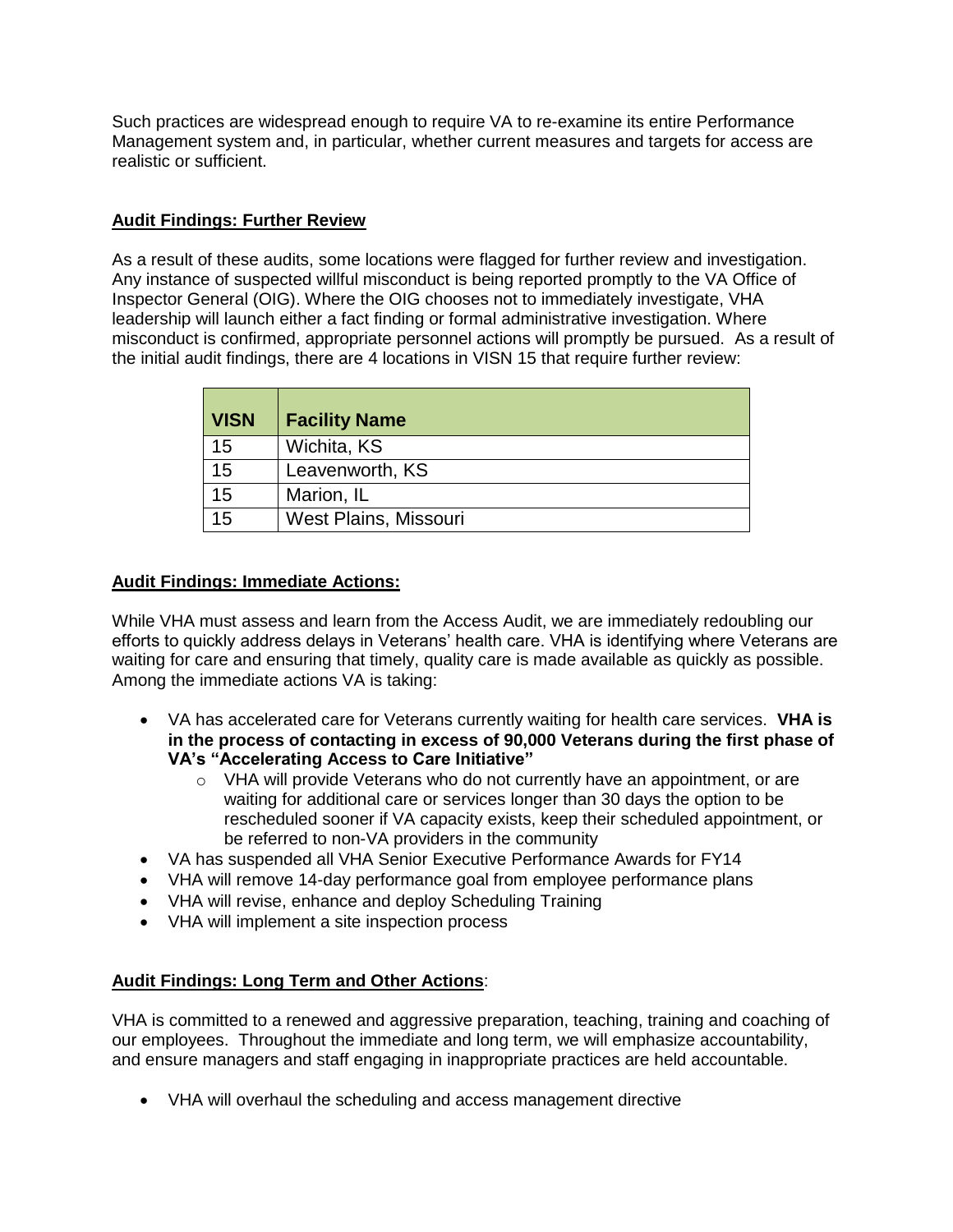- VHA will roll out near-term changes to the legacy scheduling system
- VHA will acquire and deploy long-term scheduling software solutions
- VHA will reassess and establish access timeliness goals
- VHA will strengthen accountability for integrity in scheduling and access management

### **Locality Wait Time Information**

On May 15, 2014, **VHA had over 6 million appointments scheduled** across the system. Nationwide, there are roughly 57,436 Veterans who are waiting to be scheduled for care and another 63,869 who over the past ten years have enrolled in our healthcare system and have not been seen for an appointment. VA is moving aggressively to contact these Veterans through the Accelerating Access to Care Initiative.

Facility data for VISN 15 is listed in the attachment. Complete data is located online at [www.va.gov/health/access-audit.asp](https://www.va.gov/health/access-audit.asp)

At the Department of Veterans Affairs (VA), our most important mission is to provide the high quality health care and benefits Veterans have earned and deserve. While VHA must assess and learn from the Access Audit, we are immediately redoubling our efforts to quickly address delays in Veterans' health care.

VHA is identifying where Veterans are waiting for care and ensuring that timely, quality care is made available as quickly as possible through the Accelerating Access to Care Initiative.